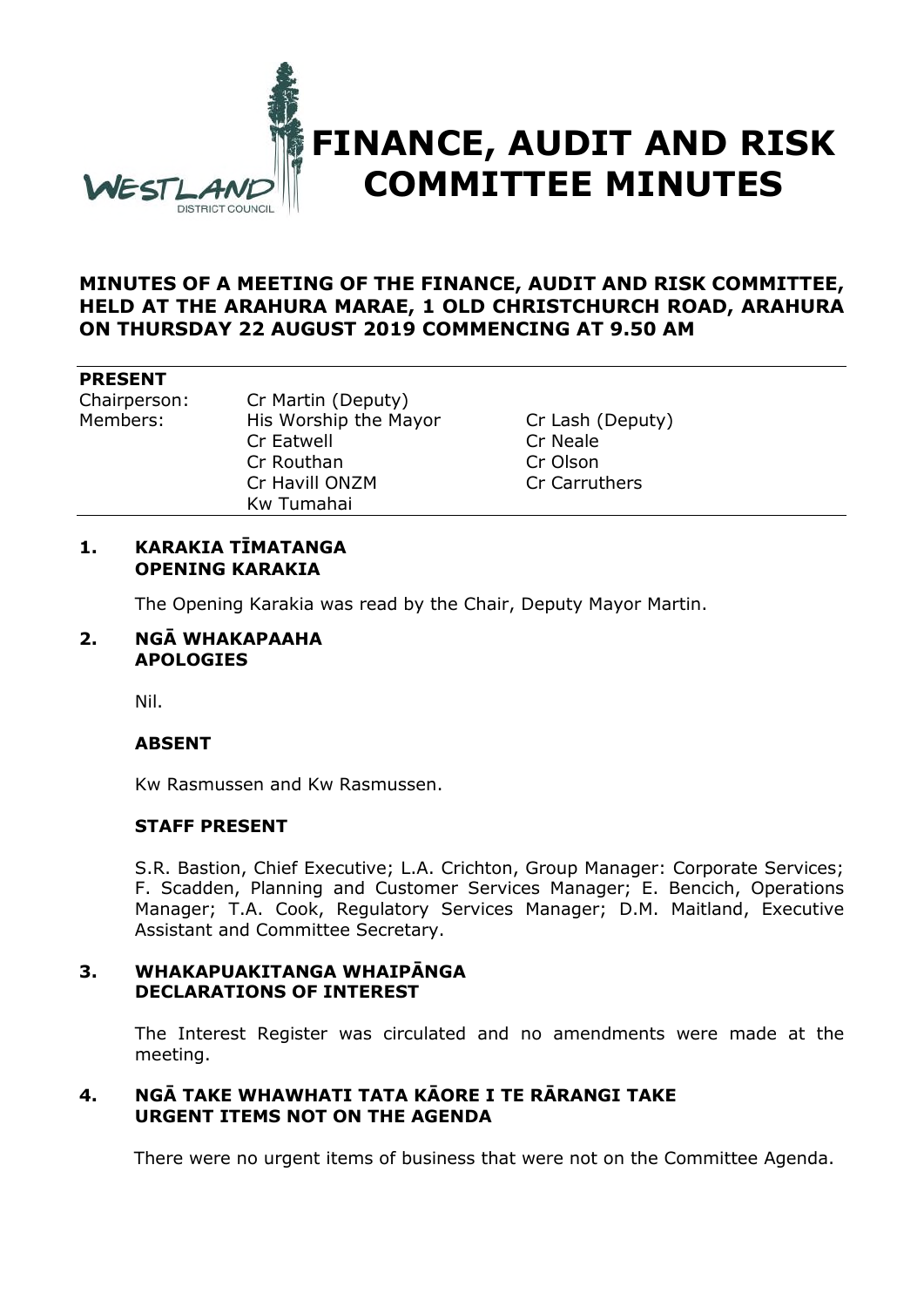# **5. NGĀ MENETI O TE HUI KOMITI MINUTES OF COMMITTEE MEETING – 25 JULY 2019**

Deputy Mayor Martin advised that the Minutes of the previous Committee Meeting had been circulated to Councillors separately.

Moved Cr Carruthers, seconded Cr Havill and **Resolved** that the Minutes of the Finance, Audit and Risk Committee Meeting, held on the 25 July 2019 be confirmed as a true and correct record of the meeting.

### **6. PŪRONGO KAIMAHI STAFF REPORTS**

#### **6.1 Fraud Control**

The Group Manager: Corporate Services advised that there is a Quarterly Report to the Committee in the Public Excluded Section of the meeting.

The Group Manager: Corporate Services then provided an update on the progress made with regard to Fraud Control.

Moved Deputy Mayor Lash, seconded Cr Routhan and **Resolved** that the verbal report from the Group Manager: Corporate Services regarding Fraud Control be received.

# **6.2 Year End**

The Group Manager: Corporate Services provided a verbal update on the Year End as follows:

- Staff are still working through adjustments and Council is looking at break even as far as the surplus deficit is concerned.
- Infrastructure assets are still being revaluated.
- Asset Information Data was incorrect last time and the process had been carried out by an independent group. Council had been unable to obtain information from the group on how the asset information had been revaluated.
- Council is on time to meet the Audit and for sign-off purposes with Audit New Zealand. Noted that the CCO timelines is quite late and that the companies should be talking with Audit New Zealand.
- More effort is required to be put into budgeting and projects that go over their budget.
- The Chief Executive advised that Council staff are putting rigour around understanding our scoping and doing our projects and the associated risk analysis around projects.
- Deputy Mayor Martin noted that the Council's Annual Report will need to be adopted by the new Council by the 31 October 2019.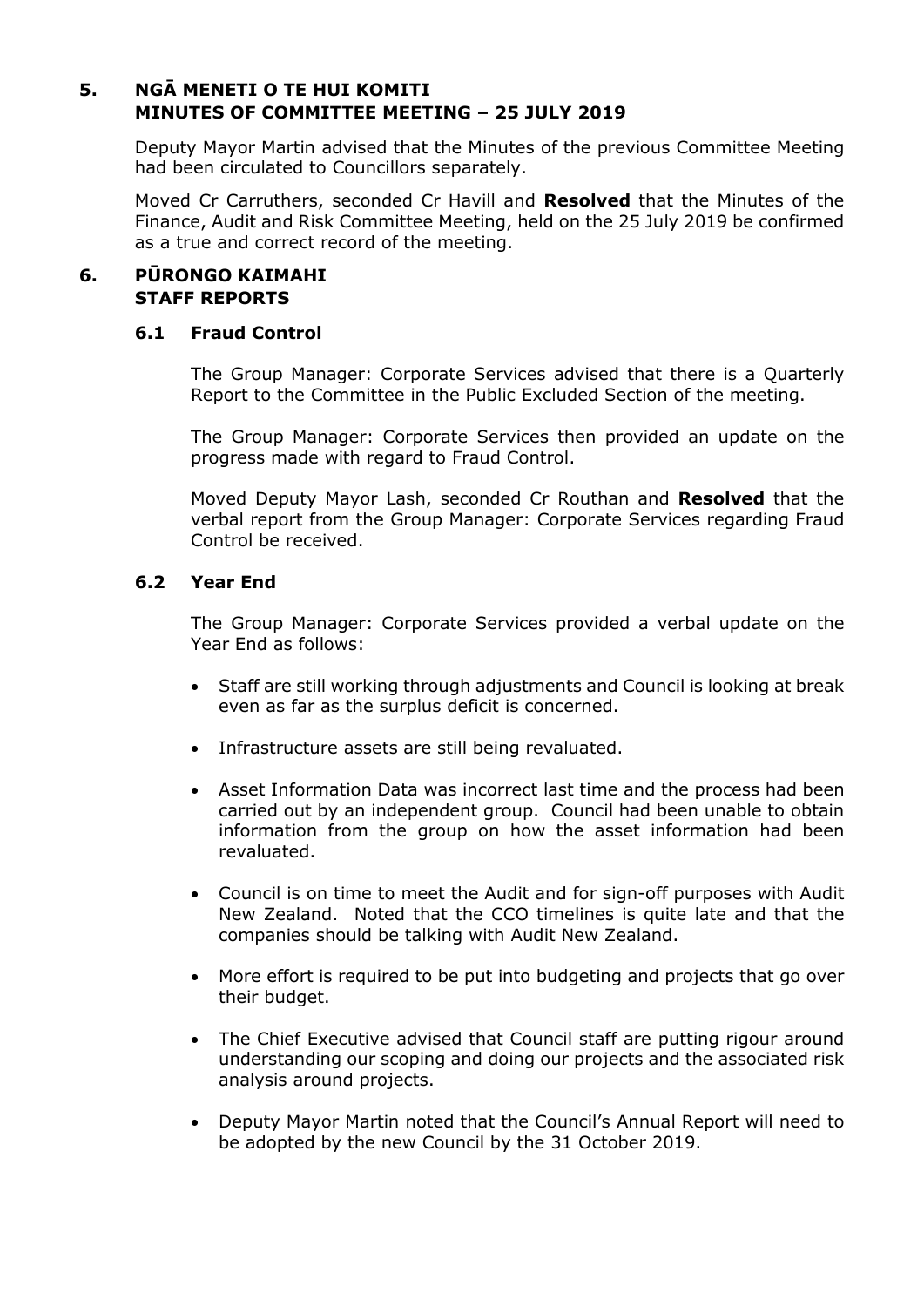- The Group Manager: Corporate Services noted that:
	- i) Finance costs are much lower than expected. The Local Government Funding Agency (LGFA) provides extremely good rates.
	- ii) Landfill provision the movement is a lot lower.

Moved Kw Tumahai, seconded Cr Neale and **Resolved** that the verbal update from the Group Manager: Corporate Services be received.

# **6.3 Financial Performance – July 2019**

The Group Manager: Corporate Services advised that the purpose of the report is to provide an indication of Council's financial performance for one month to the 31 July 2019.

A new Sustainability Report had been included this time in the Report to the Committee which provided a snapshot of Total Revenue, Total Expenditure and the Total Surplus/Deficit. There were no forecasts included in the report.

#### **Local Government Funding Agency Covenants**

Council is well within the limit at 5.25%.

An error on page 10 of the report in the Interest to Operating Revenue which stated 2.07% which should have read 2.28%.

#### **Revenue and Expenditure Graphs**

There will be notes to the accounts for the year end. The report provided is the first report for the month and accordingly no notes have been included.

Cr Neale asked that the costs of the Fox Landfill refer to the flood event.

Deputy Mayor Martin asked that the Carnegie Building not come under unbudgeted expenditure and a line be included about that on the report. Deputy Mayor Martin noted that the cash position of Council is positive and Council has the ability to continue operations as planned.

Moved Cr Neale, seconded Cr Havill and **Resolved** that the Council receive the Financial Performance Report to 31 July 2019 and Council congratulated the Group Manager: Corporate Services on the new reporting format.

#### **7. WORKPLAN**

The Group Manager Corporate Services spoke to the Rolling Workplan and advised that this is rolled forward one month.

Moved Cr Olson, seconded Deputy Mayor Lash and **Resolved** that the Committee Receives the Rolling Workplan.

#### **8. KA MATATAPU TE WHAKATAUNGA I TE TŪMATANUI RESOLUTION TO GO INTO PUBLIC EXCLUDED**

Moved Cr Neale, seconded Kw Tumahai and **Resolved** that Council exclude the public in accordance with Section 48, Local Government Official Information and Meetings Act 1987, at 10.52 am.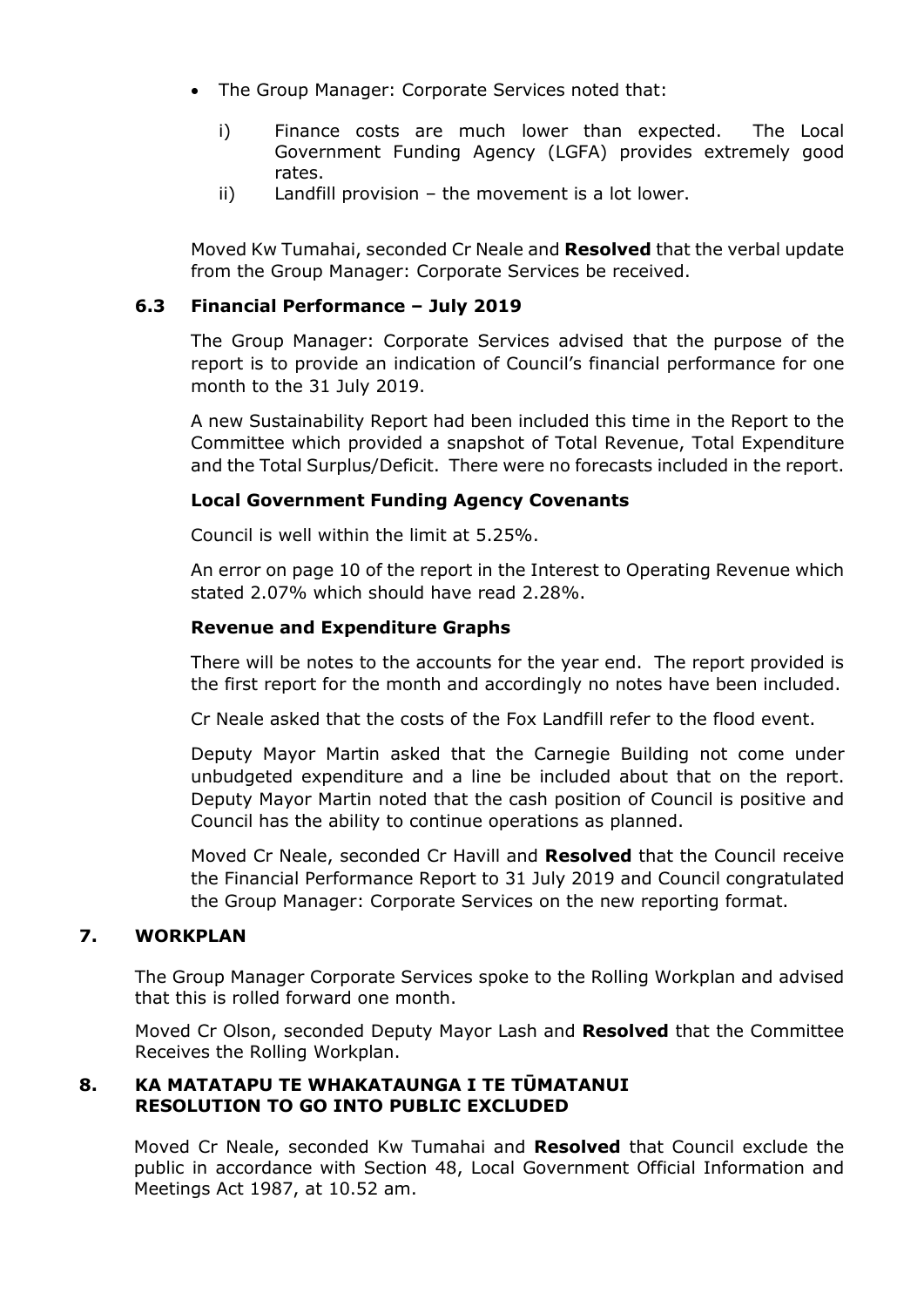The general subject of the matters to be considered while the public are excluded, the reason for passing this resolution in relation to each matter and the specific grounds under Section 48(1) of the Local Government Official Information and Meetings Act 1987 for the passing of the resolution are as follows:

| <b>Item</b><br>No. | <b>General subject</b><br>of each matter<br>to be<br>considered | <b>Reason for</b><br>passing this<br>resolution in<br>relation to each<br>matter | <b>Ground(s) under Section</b><br>48(1) for the passing of this<br>resolution                                                                                                                                               |
|--------------------|-----------------------------------------------------------------|----------------------------------------------------------------------------------|-----------------------------------------------------------------------------------------------------------------------------------------------------------------------------------------------------------------------------|
| 1.                 | Confidential<br>Minutes $-25$ July<br>2019                      | Good reasons to<br>withhold<br>exist<br>under Section 7                          | That the public conduct of the<br>relevant part of the proceedings<br>of the meeting would be likely to<br>result in the disclosure of<br>information for which good<br>reason or withholding exists.<br>Section $48(1)(a)$ |
| 2.                 | Whistleblower<br>Report                                         | Good reasons to<br>withhold<br>exist<br>under Section 7                          | That the public conduct of the<br>relevant part of the proceedings<br>of the meeting would be likely to<br>result in the disclosure of<br>information for which good<br>reason or withholding exists.<br>Section $48(1)(a)$ |

This resolution is made in reliance on sections 48(1)(a) of the Local Government Official Information and Meetings Act 1987 and the particular interests or interests protected by section 7 of that Act, which would be prejudiced by the holding of the relevant part of the proceedings of the meeting in public are as follows:

| No. | Item Interest                                                                                                                                                             |  |  |
|-----|---------------------------------------------------------------------------------------------------------------------------------------------------------------------------|--|--|
| 1   | Protect the privacy of natural persons, including that of deceased<br>natural persons (Schedule 7(2)(a))                                                                  |  |  |
|     | Avoid prejudice to measures protecting the health or safety of members<br>of the public (Schedule $7(2)(d)$ )<br>Maintain legal professional privilege (Schedule 7(2)(g)) |  |  |
|     |                                                                                                                                                                           |  |  |
| 2.  | Maintain legal professional privilege (Schedule 7(2)(g))                                                                                                                  |  |  |
|     | Protect the privacy of natural persons, including that of deceased<br>natural persons (Schedule 7(2)(a))                                                                  |  |  |